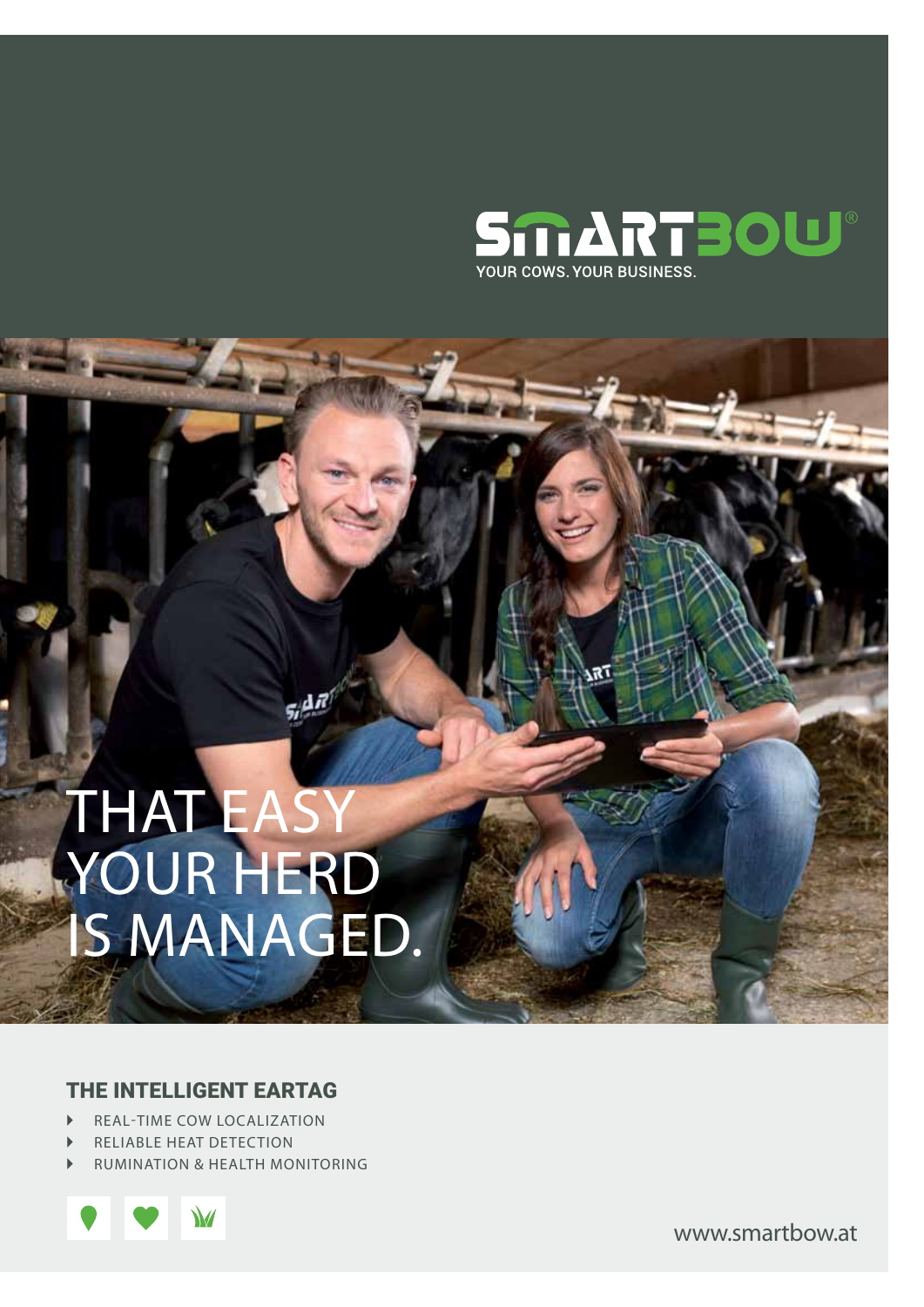## THAT EASY YOU CAN FIND ANIMALS.

## REAL-TIME COW LOCALIZATION

SMARTBOW shows you, where your animals are in the barn. At a glance you can see on your PC, Smartphone or Tablet the location of the cow, which has to be inseminated or treated and you know where the animals are, which haven't been to the milking robot.

- ` Find single cows or problem animal quick and easy in the barn
	- Save valuable working time
- ` Real labour-saving: works can be finished speedily
- Less stress: animals remain in the herd
- ` Additional space in the barn: selection equipment and waiting room are expendable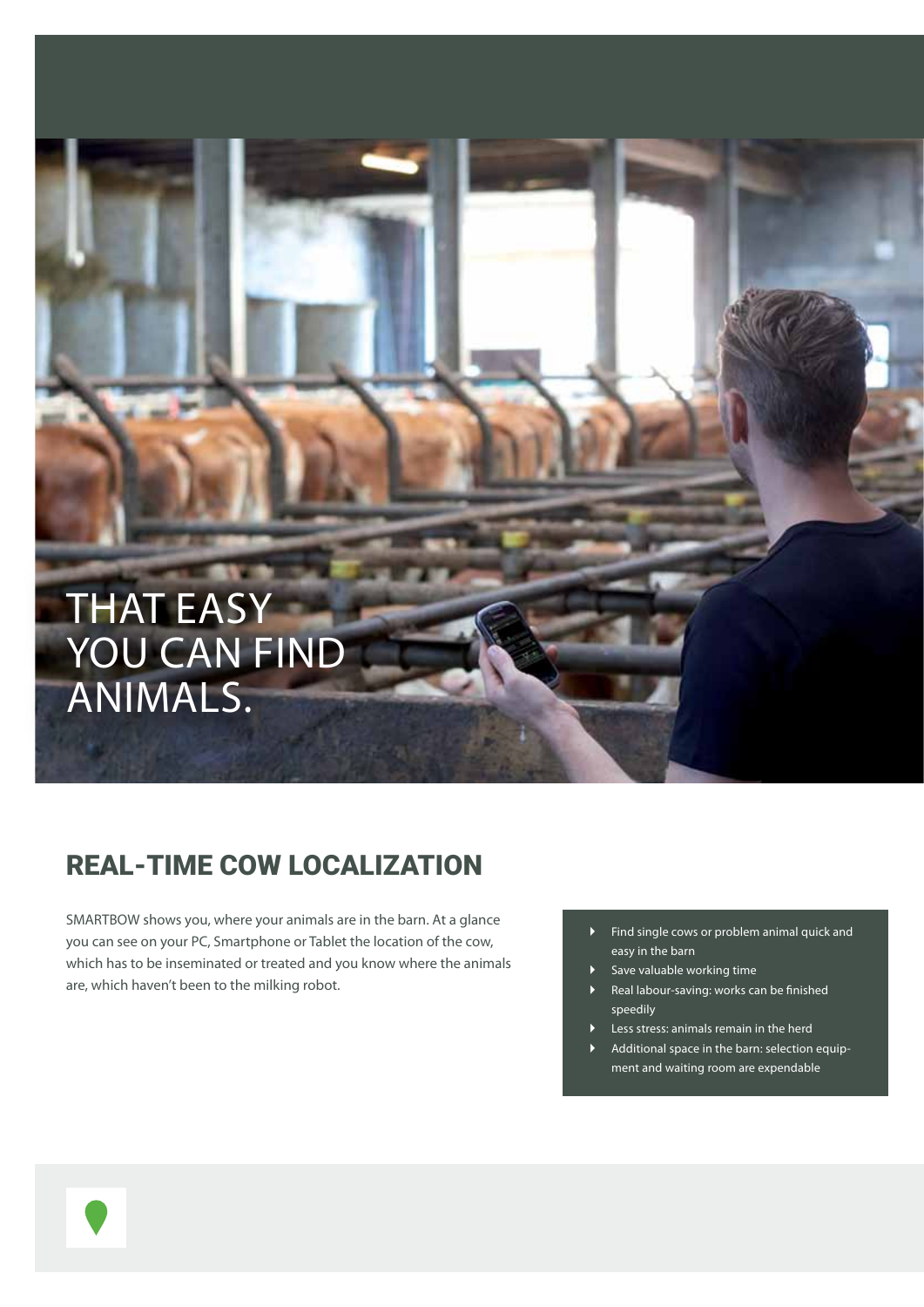

## **THAT EASY** Managers YOU SHORTEN **CALVING** INTERVAL.

## **RELIABLE HEAT DETECTION**

If a cow is in heat, it is more active and ruminates less. SMARTBOW collects these factors around the clock and alerts you automatically in case of heat on PC, Smartphone or Tablet. You are permanently informed about the breeding status of your animals and can inseminate them at the optimum time.

- ` Higher milk yield with less work effort
- ` Automatic monitoring around the clock
- Best inseminating results
- Reduce costs for inseminations, hormone therapies, etc.
- Shorter calving interval

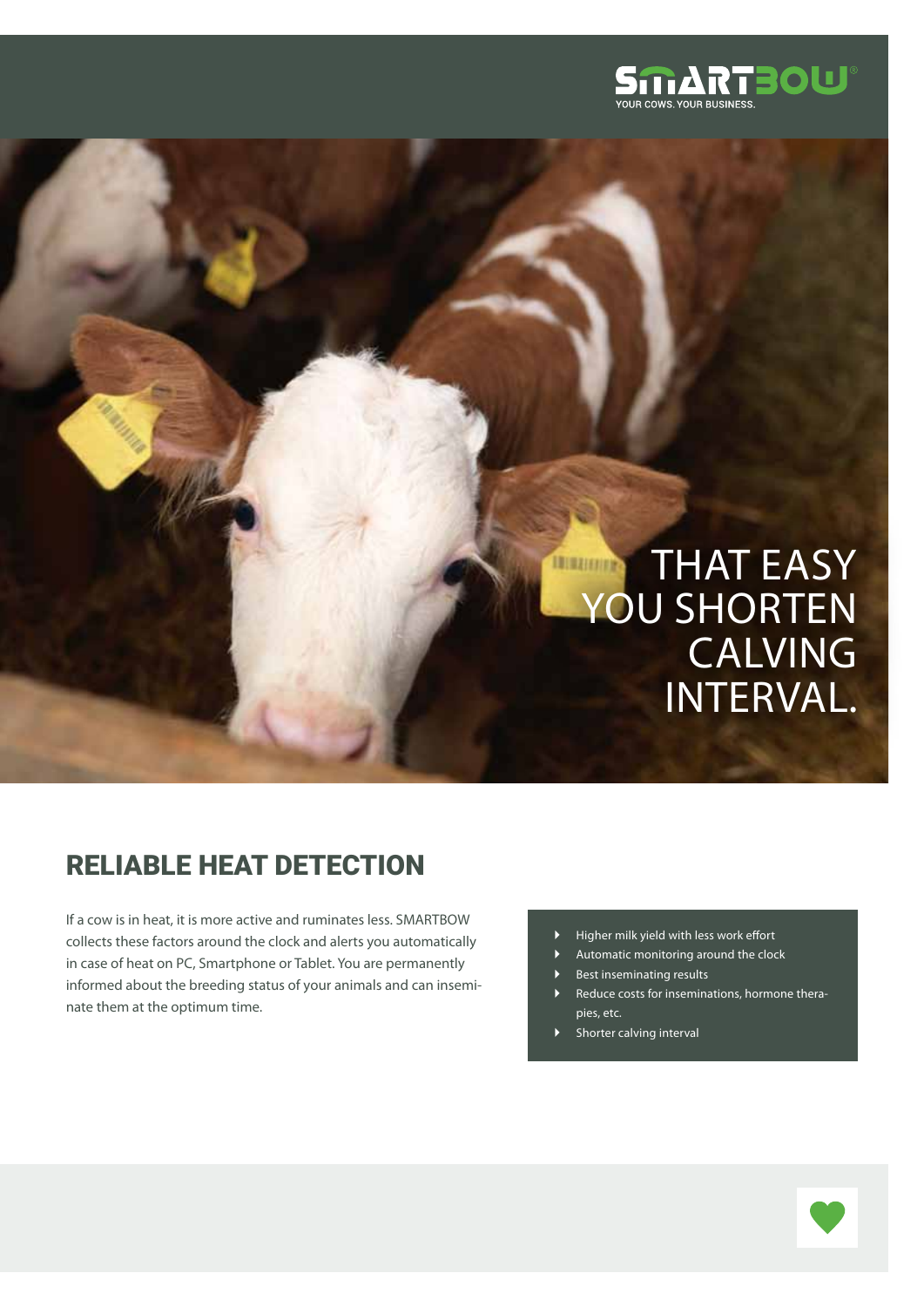

## RUMINATION & HEALTH MONITORING

The rumination behavior of a cow is an important indicator for animal health. The intelligent SMARTBOW Eartag records minute by minute how long your animals are ruminating. In case of sudden changes alerts allow taking fast action. The faster you react, the sooner milk yields are back at the initial level.

- ` Early detection and treatment of diseases
- No loss of production
- ` Avoid medication and culling costs
- ` Improved animal health

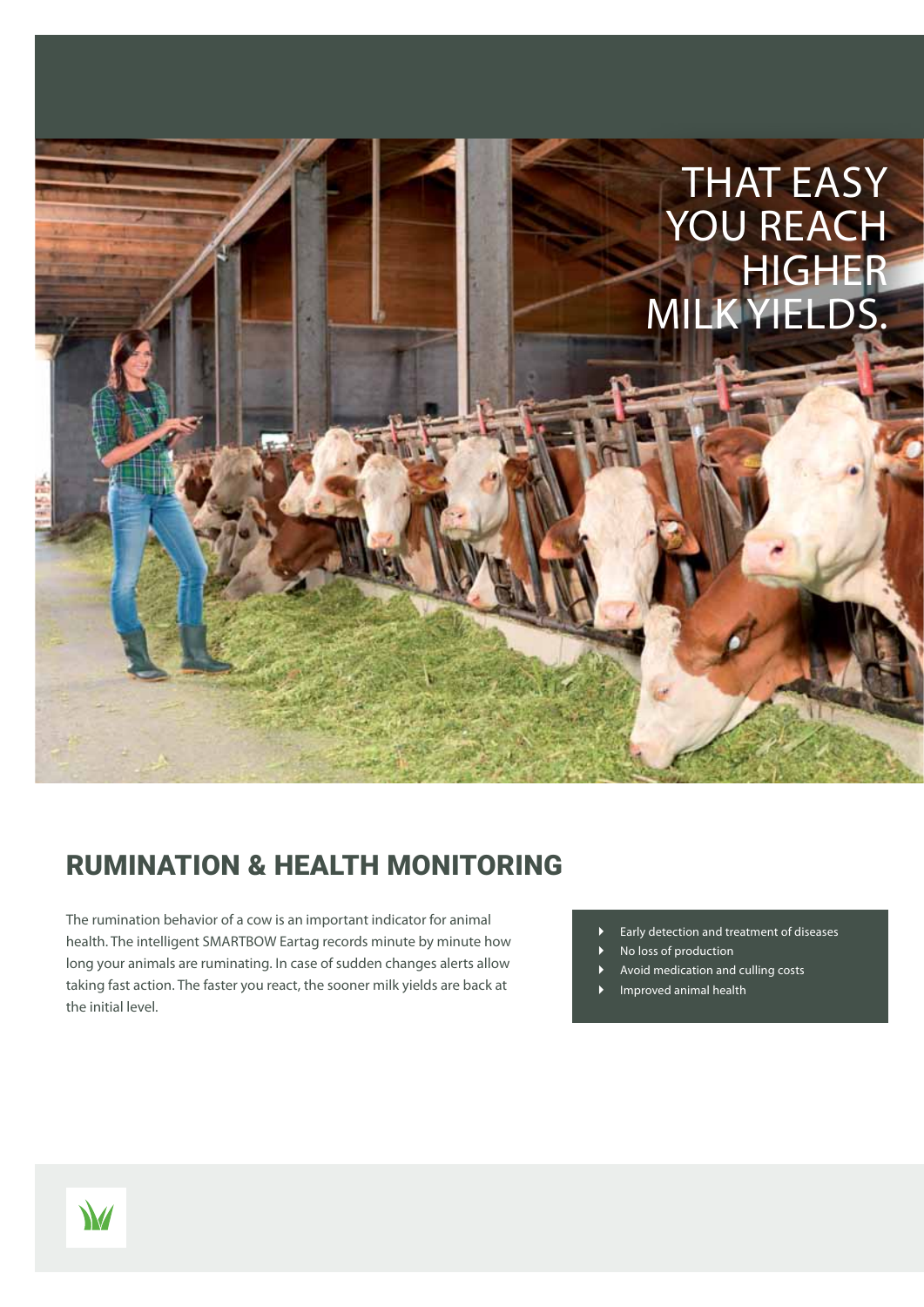

#### HOW IT WORKS



#### STEP 1: EARTAG

The intelligent SMARTBOW Eartag collects in real-time the current location, the activity and the rumination of your animals.



#### STEP 2: WALLPOINT

Receivers forward these data to a local server at the farm.



#### STEP 3: SOFTWARE

The data of each animal is analysed by special algorithms at the server and alerts are generated. On PC, Smartphone or Tablet you are informed about heat and changes in rumination behavior. The current position of animals is displayed on a digital map of your barn.

### EASY HERD MANAGEMENT

SMARTBOW provides you the information you need, where you need it and supports your daily work. You or your employees can insert insemination and health information directly in the barn on the Smartphone. The data will be synchronized immediately and you are always up to date.

You always have the necessary overview of your animals and everything under control. With less time effort you increase profit.

You can combine the different solutions of SMARTBOW depending on your specific needs and herd size.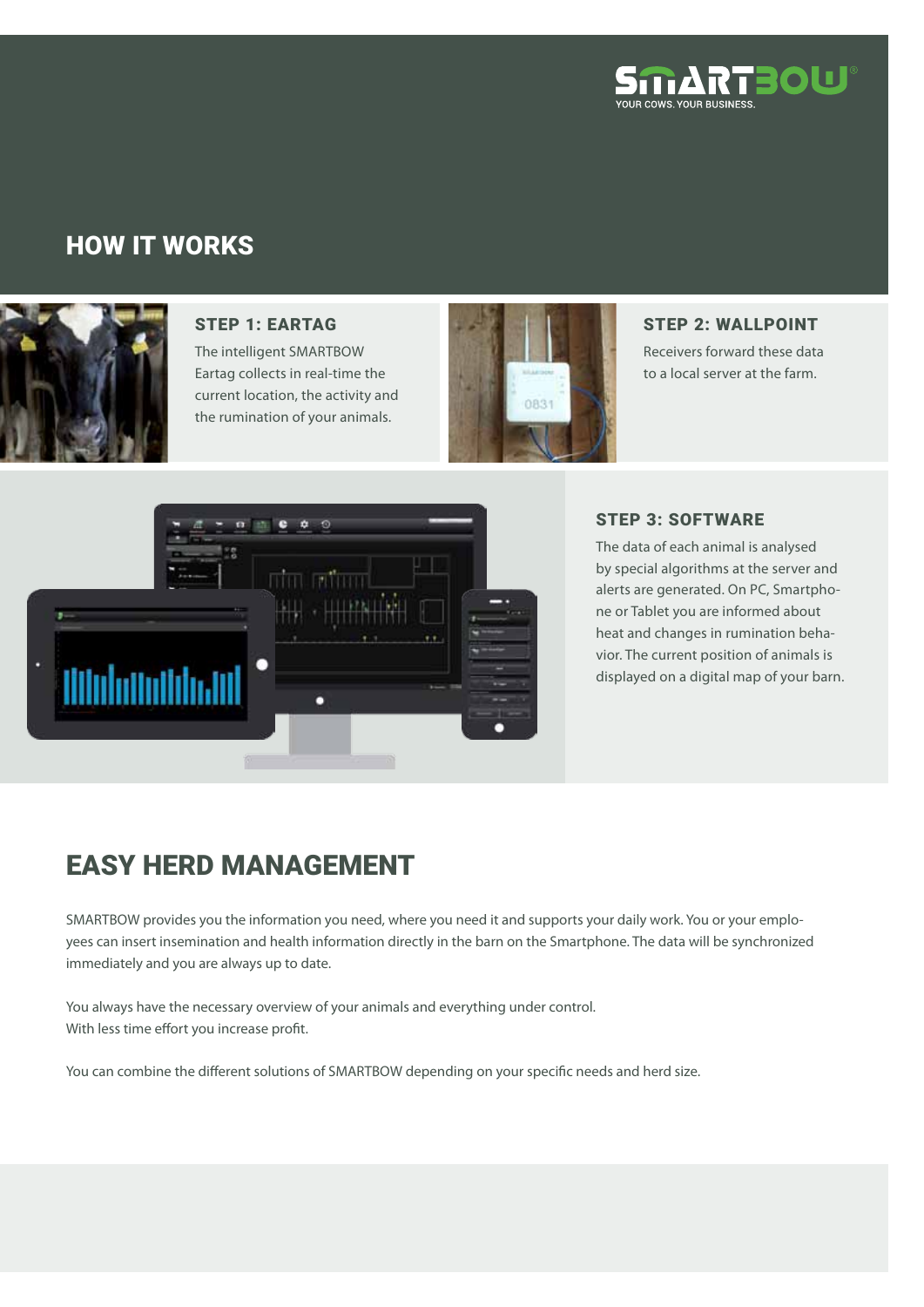#### YOUR SAVINGS

## REAL-TIME COW LOCALIZATION



**100 animals**



#### **animals you are looking for every day**

**time necessary for looking: 5 minutes per animal**



**possible savings per year with SMARTBOW at 18 EUR hourly rate**

## **HEAT DETECTION**



**herd size 100 animals**







**shortening of calving interval in days**



**possible savings per year with SMARTBOW**

## RUMINATION & HEALTH MONITORING

**Savings per day shortend calving interval**









**animals with ketosis costs per ketosis possible savings per year with SMARTBOW**

<sup>1</sup> Based on the average situation in Europe, where a shortened calving interval saves between 3 to 5 Euro per cow and day.

² Average costs of ketosis calculated on different publications.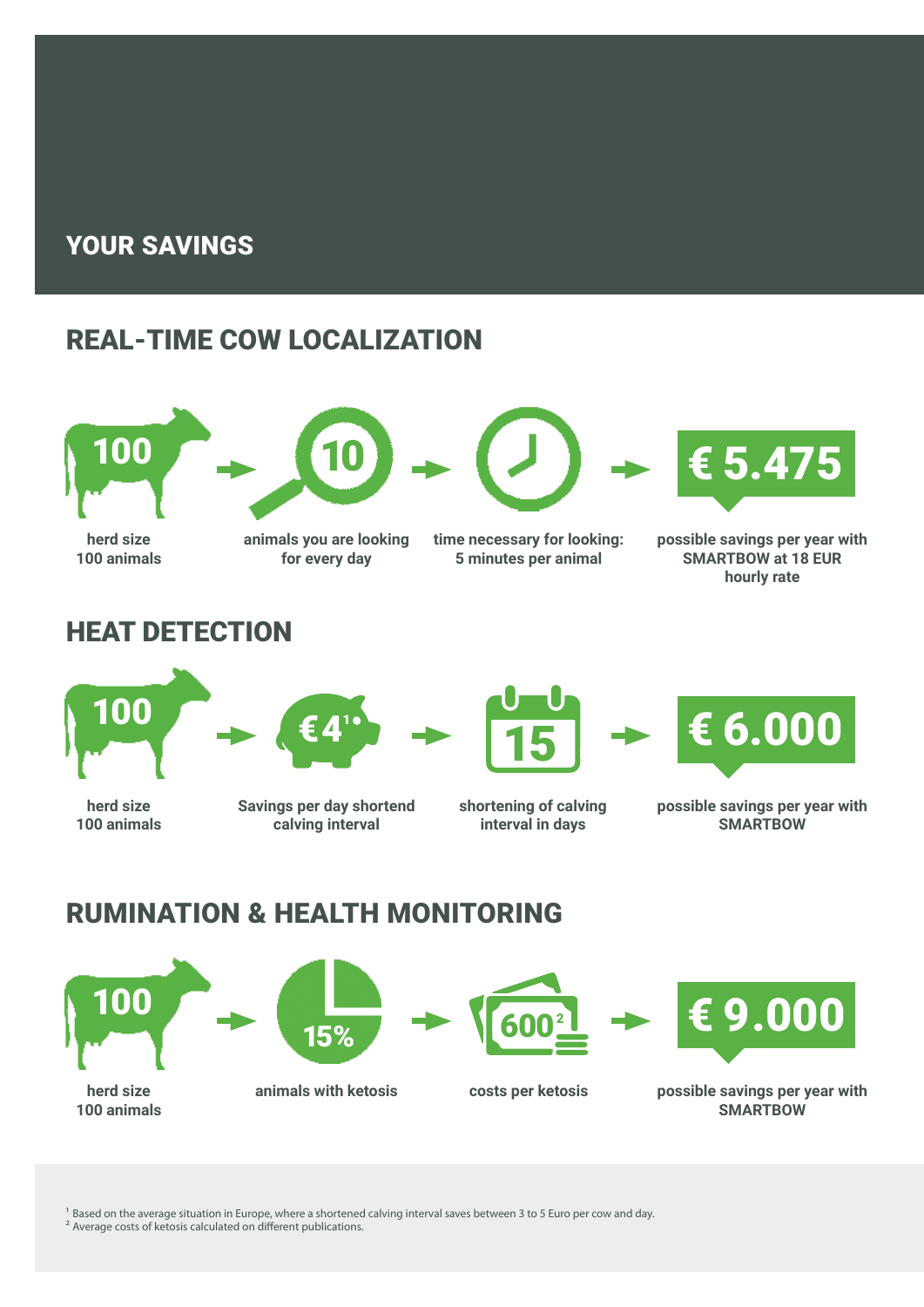

### MEET OUR customers



#### Heinrich Zengerle, BAVARIA, GERMANY

**His need: Reliable heat detection for cows and heifers, intuitive to operate herd management software**

Absolute reliable heat detection is on my farm economically essential, SMARTBOW provides perfect support.

At the beginning I was sceptic towards the system and the software, but today I can wholeheartedly recommend SMARTBOW. I have built confidence to the system and today I rely completely on it.

What I like most is the reliable heat detection for heifers, here I especially had difficulties. I see an advantage in the fact that SMARTBOW works with Eartags. Those can be reused and don´t have to be readjusted.

Even I, who didn´t grow up with computers, was able to use the software in a breath. All I have to know about my cows is now clearly displayed and summarized.

**farm profile:** none number of barns: milking robots: none

### **OTTO HADVALL, SWEDEN**

**His need: Fast detection of cows in the barn, which haven't been to the milking robot.** 

It is very difficult to have an overview of 400 dairy cows, especially to know where each cow is located in the barn. In the evening when I come back from working on the field, I have to herd the cows, which haven´t been to the

**farm profile:** number of animals: 400 employees: 4 number of barns: 1 milking robots: 6

milking robot. It was very tricky to find those cows in the herd. Since SMARTBOW was installed at the barn, I have done this work very fast, so that I can go to bed one hour earlier. I always take my tablet with me in the barn. I just enter the animal number in the SMARTBOW software and I can see immediately on the map, where each animal is located.



Both my employees and I have quickly learned to work with the system. We all don't want to miss the solution. We save up to 2 hours working time per day! Revolutionary!